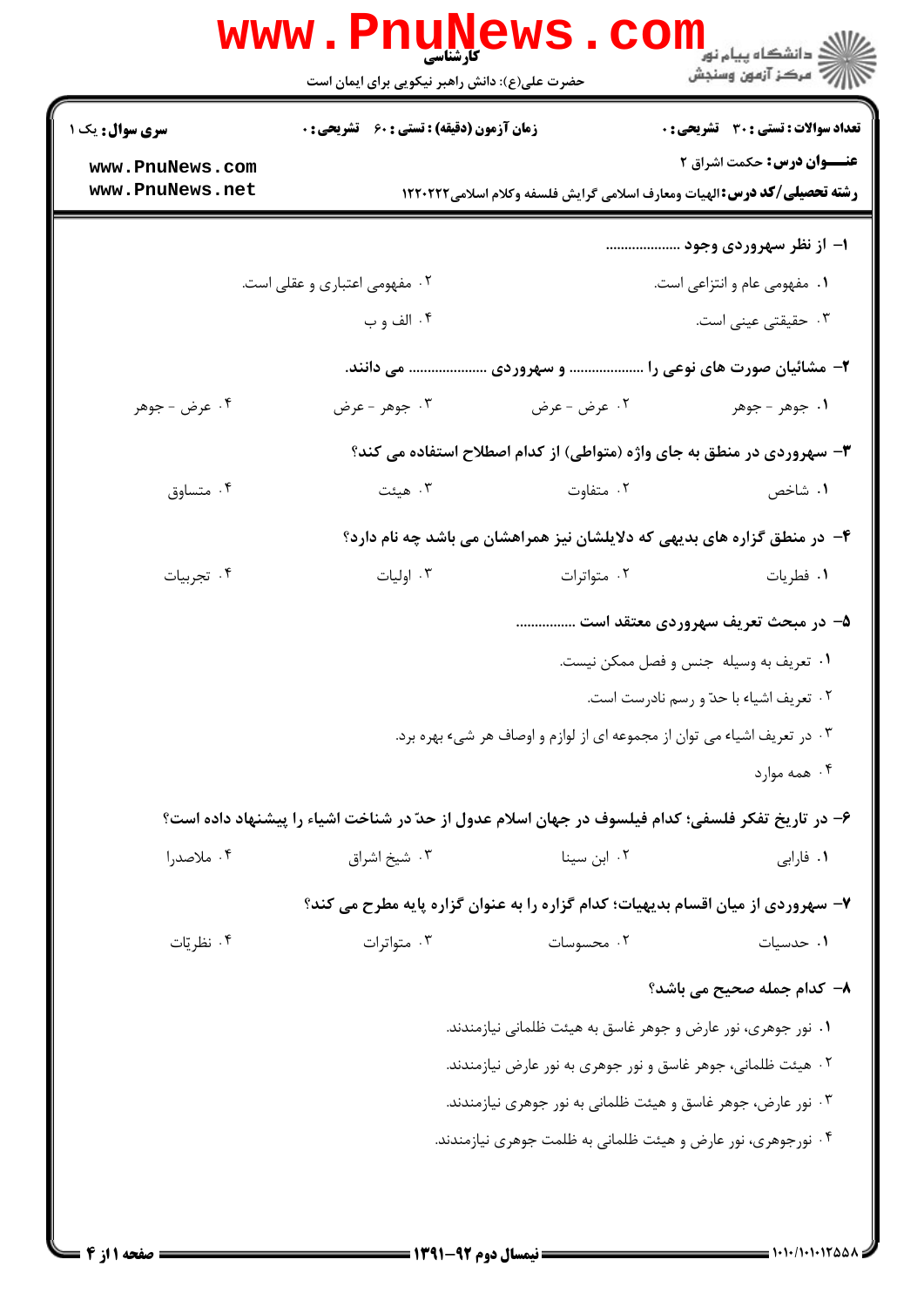| <b>سری سوال : ۱ یک</b><br>www.PnuNews.com<br>www.PnuNews.net               | زمان آزمون (دقیقه) : تستی : 60 ٪ تشریحی : 0                                 |                                    |                                                                                                                      |  |  |  |
|----------------------------------------------------------------------------|-----------------------------------------------------------------------------|------------------------------------|----------------------------------------------------------------------------------------------------------------------|--|--|--|
|                                                                            |                                                                             |                                    | <b>تعداد سوالات : تستی : 30 ٪ تشریحی : 0</b>                                                                         |  |  |  |
|                                                                            |                                                                             |                                    | <b>عنـــوان درس:</b> حکمت اشراق ۲<br><b>رشته تحصیلی/گد درس:</b> الهیات ومعارف اسلامی گرایش فلسفه وکلام اسلامی۱۲۲۰۲۲۲ |  |  |  |
|                                                                            | ۹- سهروردی به جای «ممکن و واجب» از چه واژه ای استفاده می کند؟               |                                    |                                                                                                                      |  |  |  |
| ۰۴ جوهر و عرض                                                              | ۰۳ کمال و نقص                                                               | ۰۲ غنی و فقیر                      | ۰۱ شدت و ضعف                                                                                                         |  |  |  |
|                                                                            |                                                                             |                                    | ۱۰− شیخ اشراق در تقسیم هستی به نور و ظلمت از چه گروهی متاثر است؟                                                     |  |  |  |
| ۰۴ مشائيان                                                                 | ۰۳ متفکران نو افلاطونی                                                      | ۰۲ متفکران یونانی                  | ٠١ متفكران ايران باستان                                                                                              |  |  |  |
|                                                                            |                                                                             |                                    | 11- مبنای ارسطو در تعیین مقولات عشر چیست؟                                                                            |  |  |  |
| ۰۴ استحسان                                                                 | ۰۳ قیاس                                                                     | ۰۲ استقراء                         | ٠١ تمثيل                                                                                                             |  |  |  |
|                                                                            |                                                                             |                                    | ۱۲- نوآوری شیخ اشراق در مقولات عشر چیست؟                                                                             |  |  |  |
|                                                                            | ۰۲ افزودن مقوله حرکت                                                        | ٠١ جمع كردن ده مقوله در چهار مقوله |                                                                                                                      |  |  |  |
|                                                                            | ۰۴ الف و ب                                                                  |                                    | ۰۳ انکار مقوله جوهر                                                                                                  |  |  |  |
|                                                                            |                                                                             |                                    | ۱۳- شیخ اشراق کدام نوع از ینج جوهر ابن سینا را نمی پذیرد؟                                                            |  |  |  |
| ۰۴ نفس                                                                     | ۰۳ ماده و صورت                                                              | ۰۲ عقل و نفس                       | ۰۱ جسم                                                                                                               |  |  |  |
|                                                                            |                                                                             |                                    | 1۴– از نظر شيخ اشراق؛ واجب الوجود                                                                                    |  |  |  |
|                                                                            | ۰۲ فقط جنس قریب دارد.                                                       | ٠١ دارای جنس قريب و جنس بعيد است.  |                                                                                                                      |  |  |  |
|                                                                            | ۰۴ خارج از مقوله است و جنس ندارد.                                           | ٠٣ فقط جنس بعيد دارد.              |                                                                                                                      |  |  |  |
|                                                                            |                                                                             |                                    | ۱۵– از نظر سهروردی کدامیک از اوصاف نور <u>نمی</u> باشد؟                                                              |  |  |  |
| ۰۴ عدم درک و ادراک                                                         | ۰۳ زنده بودن                                                                | ۰۲ نامحسوس بودن                    | ۰۱ خودآگاهی                                                                                                          |  |  |  |
|                                                                            |                                                                             |                                    | ۱۶– از نظر سهروردی                                                                                                   |  |  |  |
|                                                                            | ۰۲ اختلاف انوار ماهوی است.                                                  |                                    | ۰۱ اختلاف انوار تشکیکی است.                                                                                          |  |  |  |
| ۰۴ نور ها هیچ اختلافی با هم ندارند                                         |                                                                             |                                    | ۰۳ اختلاف انوار نوعی است.                                                                                            |  |  |  |
|                                                                            |                                                                             |                                    | <b>۱۷</b> – در بحث صفات واجب تعالی کدام جمله <u>نادرست</u> است؟                                                      |  |  |  |
|                                                                            | ٠١ معتزله صفات واجب را به عنوان حقيقت هاى جدا از ذات، نفى و انكار مى كردند. |                                    |                                                                                                                      |  |  |  |
| ٠٢ اشاعره صفات خدا را به عنوان حقايق جداگانه اما وابسته به ذات مى دانستند. |                                                                             |                                    |                                                                                                                      |  |  |  |
| ۰۳ دیدگاه کندی نخستین فیلسوف جهان نیز همان دیدگاه اشاعره است.              |                                                                             |                                    |                                                                                                                      |  |  |  |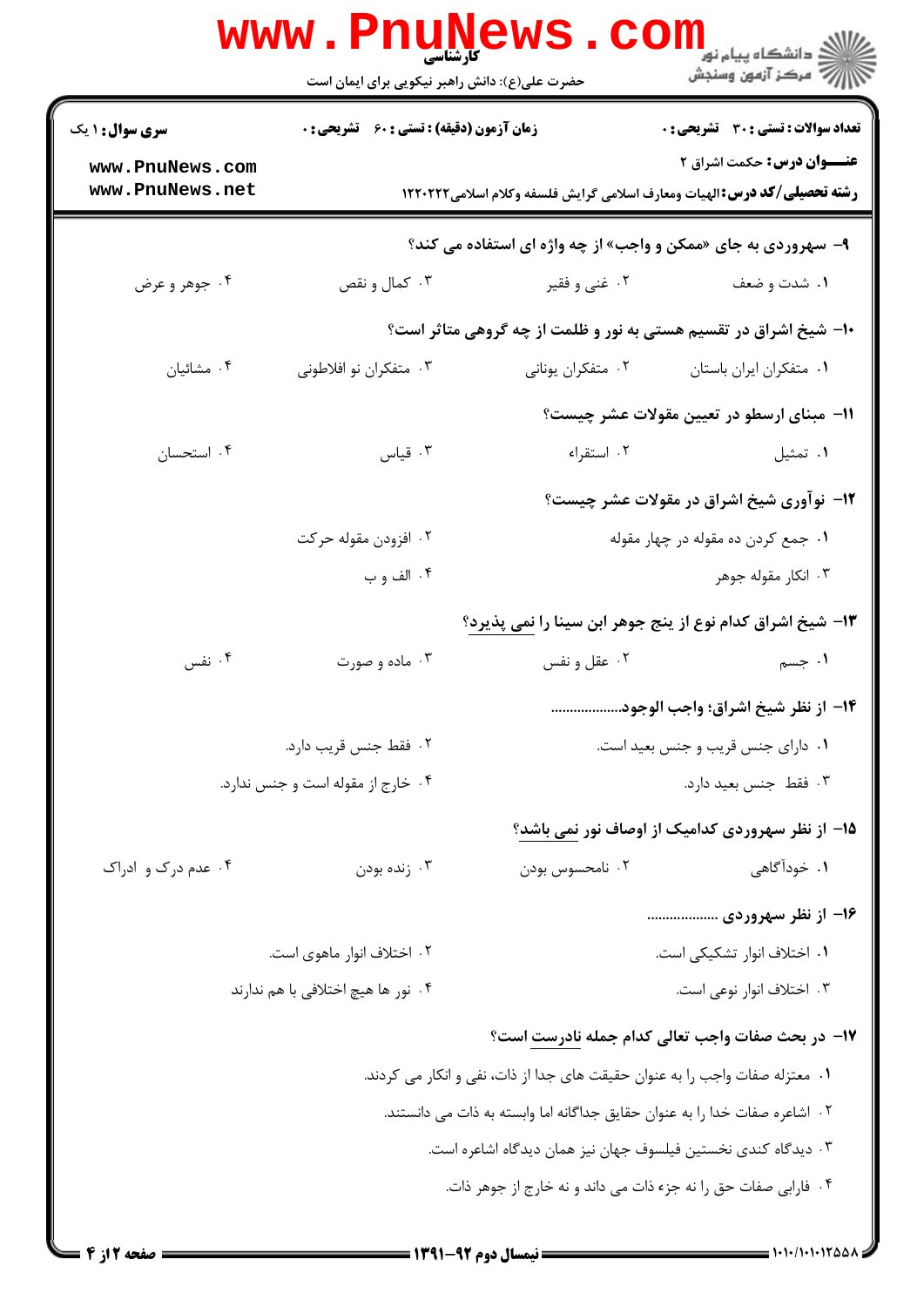|                                    | حضرت علی(ع): دانش راهبر نیکویی برای ایمان است      |                                                                              | سنجش آزمون وسنجش                                                                                                      |  |
|------------------------------------|----------------------------------------------------|------------------------------------------------------------------------------|-----------------------------------------------------------------------------------------------------------------------|--|
| <b>سری سوال : ۱ یک</b>             | <b>زمان آزمون (دقیقه) : تستی : 60 ٪ تشریحی : 0</b> |                                                                              | تعداد سوالات : تستى : 30 - تشريحي : 0                                                                                 |  |
| www.PnuNews.com<br>www.PnuNews.net |                                                    |                                                                              | <b>عنـــوان درس:</b> حکمت اشراق ۲<br><b>رشته تحصیلی/کد درس: ا</b> لهیات ومعارف اسلامی گرایش فلسفه وکلام اسلامی1۲۲۰۲۲۲ |  |
|                                    |                                                    | 18- بنابر اعتقاد سهروردی چه چیزی از نور الانوار پدید می آید؟                 |                                                                                                                       |  |
| ۰۴ نور اقرب                        | ۰۳ نفوس                                            | ۰۲ ظلمت                                                                      | ۰۱ جسم                                                                                                                |  |
|                                    | را صادر نخستین می داند.                            |                                                                              | <b>۱۹- سهروردی نیز مانند ابن سینا و فلاسفه مشاء </b>                                                                  |  |
| ۰۴ روح                             | ۰۳ جسم                                             | ۰۲ عقل                                                                       | ۰۱ نورالانوار                                                                                                         |  |
|                                    | و از نظر سهروردی است.                              | +۲- مبنای علم واجب به ذات خود از نظر ابن سینا                                |                                                                                                                       |  |
|                                    | ٢. علم به ذات - علم به علت مستلزم علم به معلول     |                                                                              | ٠١ تجرد - علم به ذات                                                                                                  |  |
|                                    | ۰۴ نور - حجاب                                      |                                                                              | ۰۳ تجرد - نور لنفسه                                                                                                   |  |
|                                    |                                                    | 21− كدام گزينه از مباني ابن سينا در علم واجب تعالي به غير نمي باشد؟          |                                                                                                                       |  |
|                                    | ۰۲ علم به ذات                                      |                                                                              | ۰۱ صادر نخستین                                                                                                        |  |
|                                    | ۰۴ علم به علت مستلزم علم به معلول                  |                                                                              | ۰۳ علیت ذات به ماسوی                                                                                                  |  |
|                                    |                                                    |                                                                              | <del>۲۲</del> - ابن سینا، علم الهی را                                                                                 |  |
|                                    | ۰۲ ذاتی خداوند می داند.                            | ٠١. از نوع علم فعلي مي داند.                                                 |                                                                                                                       |  |
|                                    | ۰۴ همه موارد                                       |                                                                              | ۰۳ از لوازم ذات خدا می داند.                                                                                          |  |
|                                    |                                                    | ۲۳- سهروردی از چه راهی برای اثبات جهان مجردات و ارباب انواع استفاده نمی کند؟ |                                                                                                                       |  |
| ۰۲ نظم جهان محسوس                  |                                                    | ٠١. قاعده امكان اشرف                                                         |                                                                                                                       |  |
| ۰۴ مکاشفات اهل سلوک ملل مختلف      |                                                    |                                                                              | ۰۳ برهان صدیقین                                                                                                       |  |
|                                    |                                                    |                                                                              | <b>34- سهروردي رب النوع زمين را چه مي نامد</b> ؟                                                                      |  |
| ۰۴ نور الانوار                     | ۰۳ روح القدس                                       | ۰۲ روان بخش                                                                  | ۰۱ اسفندارمذ                                                                                                          |  |
|                                    |                                                    | ۲۵- کاربرد واژه اب (پدر) در مورد عقل فعال در کجا ریشه دارد؟                  |                                                                                                                       |  |
| ۰۴ مكاشفات عرفا                    | ۰۳ تفکر ایران باستان                               | ۰۲ تفکر یونانی                                                               | ۰۱ تفکر اسلامی                                                                                                        |  |